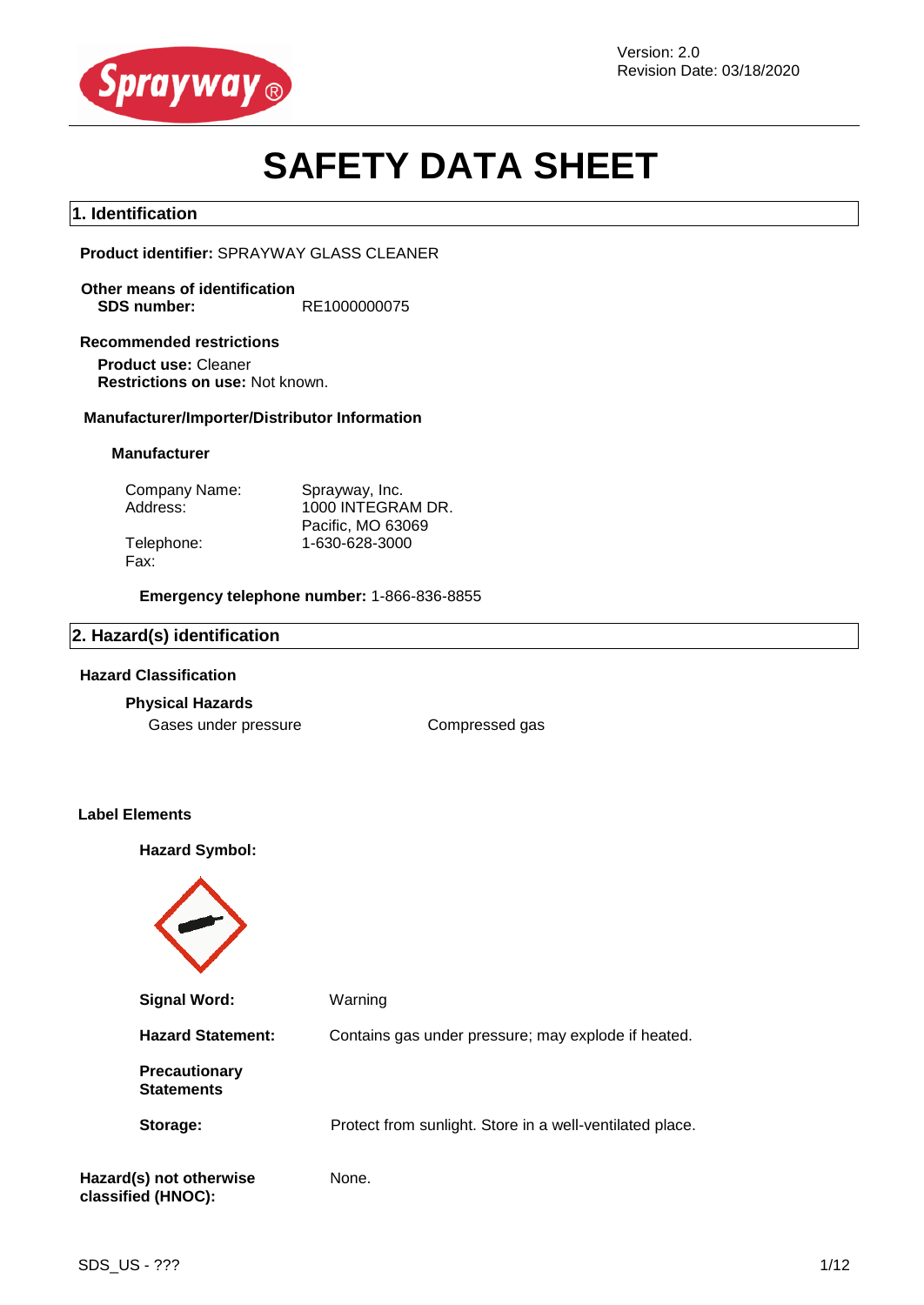

## **3. Composition/information on ingredients**

#### **Mixtures**

| <b>Chemical Identity</b> | <b>CAS number</b> | Content in percent (%)* |
|--------------------------|-------------------|-------------------------|
| Ethanol                  | 64-17-5           | $1 - 5\%$               |
| Ethanol, 2-butoxy-       | 111-76-2          | $1 - 5\%$               |
| Propane                  | 74-98-6           | $1 - 5\%$               |
| <b>Butane</b>            | 106-97-8          | $1 - 5\%$               |

\* All concentrations are percent by weight unless ingredient is a gas. Gas concentrations are in percent by volume.

#### **4. First-aid measures**

| Ingestion:                                                    | Call a POISON CENTER/doctor if you feel unwell. Rinse mouth.                                                                                                                          |
|---------------------------------------------------------------|---------------------------------------------------------------------------------------------------------------------------------------------------------------------------------------|
| Inhalation:                                                   | Move to fresh air.                                                                                                                                                                    |
| <b>Skin Contact:</b>                                          | Wash skin thoroughly with soap and water. If skin irritation occurs: Get<br>medical advice/attention.                                                                                 |
| Eye contact:                                                  | Any material that contacts the eye should be washed out immediately with<br>water. If easy to do, remove contact lenses. If eye irritation persists: Get<br>medical advice/attention. |
| Most important symptoms/effects, acute and delayed            |                                                                                                                                                                                       |
| <b>Symptoms:</b>                                              | No data available.                                                                                                                                                                    |
| Hazards:                                                      | No data available.                                                                                                                                                                    |
|                                                               | Indication of immediate medical attention and special treatment needed                                                                                                                |
| Treatment:                                                    | No data available.                                                                                                                                                                    |
| 5. Fire-fighting measures                                     |                                                                                                                                                                                       |
| <b>General Fire Hazards:</b>                                  | Use water spray to keep fire-exposed containers cool. Fight fire from a<br>protected location. Move containers from fire area if you can do so without                                |
|                                                               | risk.                                                                                                                                                                                 |
| Suitable (and unsuitable) extinguishing media                 |                                                                                                                                                                                       |
| <b>Suitable extinguishing</b><br>media:                       | Use fire-extinguishing media appropriate for surrounding materials.                                                                                                                   |
| <b>Unsuitable extinguishing</b><br>media:                     | Do not use water jet as an extinguisher, as this will spread the fire.                                                                                                                |
| Specific hazards arising from<br>the chemical:                | Pressurized container may explode when exposed to heat or flame.                                                                                                                      |
| Special protective equipment and precautions for firefighters |                                                                                                                                                                                       |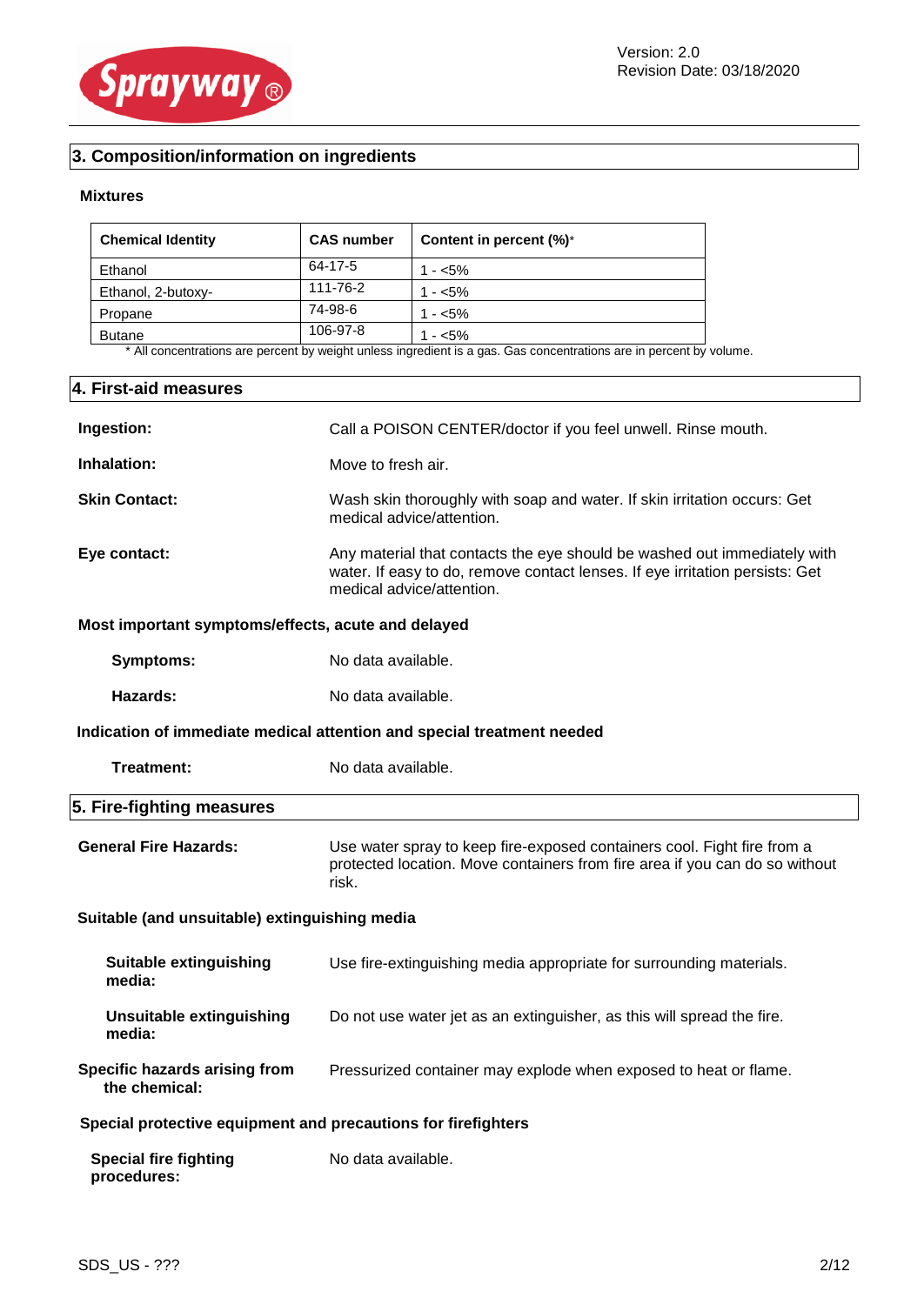

| <b>Special protective equipment</b><br>for fire-fighters:                         | Firefighters must use standard protective equipment including flame<br>retardant coat, helmet with face shield, gloves, rubber boots, and in<br>enclosed spaces, SCBA.                                  |  |
|-----------------------------------------------------------------------------------|---------------------------------------------------------------------------------------------------------------------------------------------------------------------------------------------------------|--|
| 6. Accidental release measures                                                    |                                                                                                                                                                                                         |  |
| <b>Personal precautions,</b><br>protective equipment and<br>emergency procedures: | No data available.                                                                                                                                                                                      |  |
| <b>Methods and material for</b><br>containment and cleaning<br>up:                | Stop the flow of material, if this is without risk. Absorb with sand or other<br>inert absorbent.                                                                                                       |  |
| <b>Environmental Precautions:</b>                                                 | Avoid release to the environment. Prevent further leakage or spillage if safe<br>to do so. Do not contaminate water sources or sewer. Environmental<br>manager must be informed of all major spillages. |  |
| 7. Handling and storage                                                           |                                                                                                                                                                                                         |  |
| Precautions for safe handling:                                                    | Provide adequate ventilation. Wear appropriate personal protective<br>equipment. Observe good industrial hygiene practices.                                                                             |  |
| Conditions for safe storage,<br>including any<br>incompatibilities:               | Protect from sunlight. Store in a cool place. Aerosol Level 1                                                                                                                                           |  |

## **8. Exposure controls/personal protection**

### **Control Parameters**

#### **Occupational Exposure Limits**

| ooapanonar Exposare Emmo |             |                              |                                                                                |
|--------------------------|-------------|------------------------------|--------------------------------------------------------------------------------|
| <b>Chemical Identity</b> | <b>Type</b> | <b>Exposure Limit Values</b> | <b>Source</b>                                                                  |
| Ethanol                  | <b>REL</b>  | 1,000 ppm 1,900 mg/m3        | US. NIOSH: Pocket Guide to Chemical Hazards<br>(2005)                          |
|                          | <b>PEL</b>  | 1,900 mg/m3<br>1,000 ppm     | US. OSHA Table Z-1 Limits for Air Contaminants (29<br>CFR 1910.1000) (02 2006) |
|                          | <b>TWA</b>  | 1,000 ppm<br>1,900 mg/m3     | US. OSHA Table Z-1-A (29 CFR 1910.1000) (1989)                                 |
|                          | <b>STEL</b> | 1,000 ppm                    | US. ACGIH Threshold Limit Values (2009)                                        |
| Ethanol, 2-butoxy-       | <b>TWA</b>  | 20 ppm                       | US. ACGIH Threshold Limit Values (2008)                                        |
|                          | <b>REL</b>  | $24 \text{ mg/m}$<br>5 ppm   | US. NIOSH: Pocket Guide to Chemical Hazards<br>(2005)                          |
|                          | PEL         | 240 mg/m3<br>50 ppm          | US. OSHA Table Z-1 Limits for Air Contaminants (29<br>CFR 1910.1000) (02 2006) |
|                          | <b>TWA</b>  | $120 \text{ mg/m}$<br>25 ppm | US. OSHA Table Z-1-A (29 CFR 1910.1000) (1989)                                 |
| Propane                  | <b>REL</b>  | $1,000$ ppm<br>1,800 mg/m3   | US. NIOSH: Pocket Guide to Chemical Hazards<br>(2005)                          |
|                          | PEL         | $1,800$ mg/m3<br>1,000 ppm   | US. OSHA Table Z-1 Limits for Air Contaminants (29<br>CFR 1910.1000) (02 2006) |
|                          | <b>TWA</b>  | $1,000$ ppm<br>1,800 mg/m3   | US. OSHA Table Z-1-A (29 CFR 1910.1000) (1989)                                 |
| <b>Butane</b>            | <b>REL</b>  | 800 ppm<br>1,900 mg/m3       | US. NIOSH: Pocket Guide to Chemical Hazards<br>(2005)                          |
|                          | <b>STEL</b> | 1,000 ppm                    | US. ACGIH Threshold Limit Values (03 2018)                                     |
|                          | <b>TWA</b>  | 1,900 mg/m3<br>800 ppm       | US. OSHA Table Z-1-A (29 CFR 1910.1000) (1989)                                 |
| Morpholine               | <b>REL</b>  | 20 ppm<br>70 mg/m3           | US. NIOSH: Pocket Guide to Chemical Hazards<br>(2005)                          |
|                          | <b>STEL</b> | 105 mg/m3<br>30 ppm          | US, NIOSH: Pocket Guide to Chemical Hazards<br>(2005)                          |
|                          | <b>TWA</b>  | 20 ppm                       | US. ACGIH Threshold Limit Values (2008)                                        |
|                          | <b>TWA</b>  | 20 ppm<br>70 mg/m3           | US. OSHA Table Z-1-A (29 CFR 1910.1000) (1989)                                 |
|                          | <b>STEL</b> | 30 ppm<br>105 mg/m3          | US. OSHA Table Z-1-A (29 CFR 1910.1000) (1989)                                 |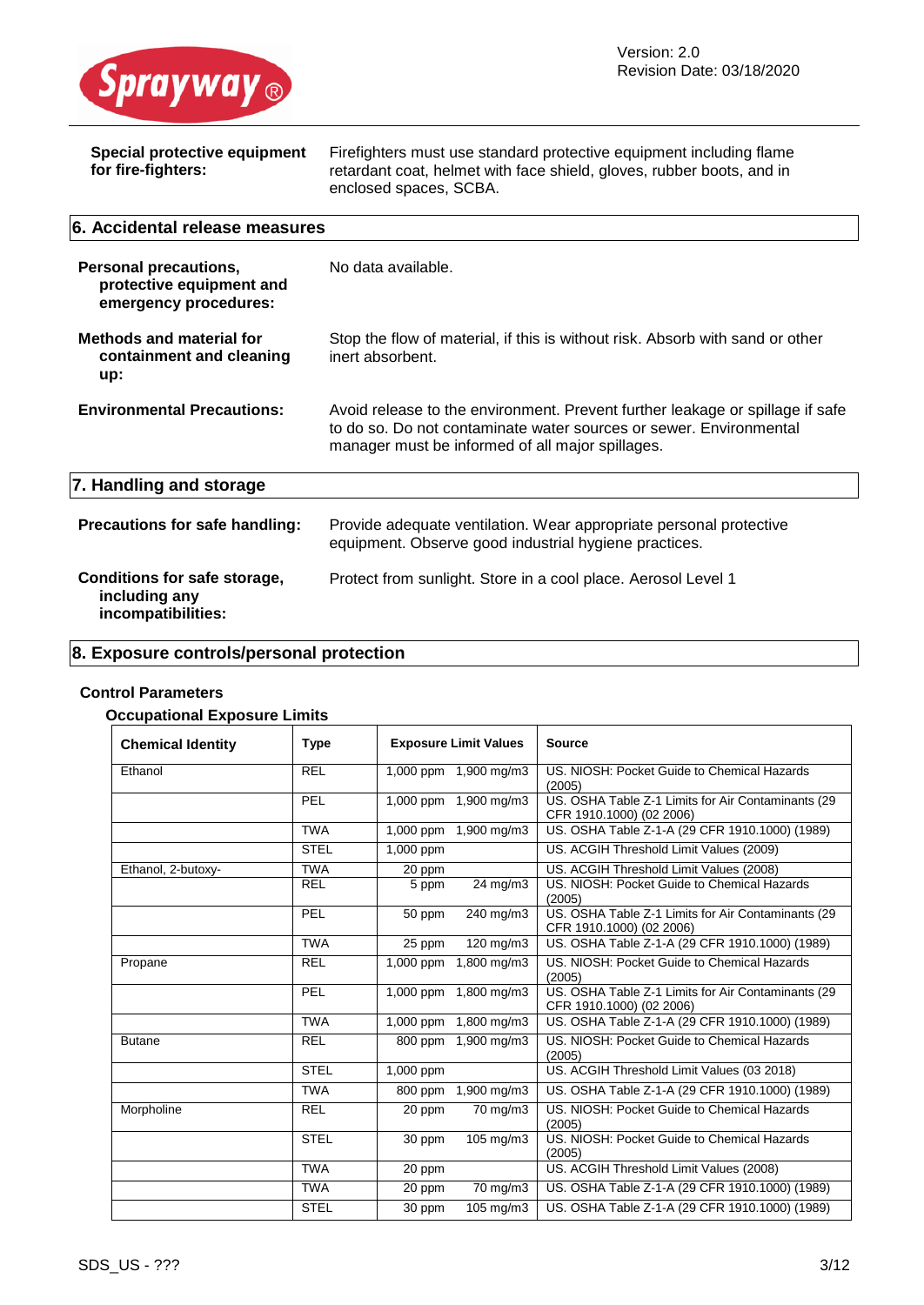

|                                                                     | PEL         | 20 ppm    | 70 mg/m3                                                | US. OSHA Table Z-1 Limits for Air Contaminants (29<br>CFR 1910.1000) (02 2006) |
|---------------------------------------------------------------------|-------------|-----------|---------------------------------------------------------|--------------------------------------------------------------------------------|
| 2-Propanol, 2-methyl-                                               | <b>STEL</b> | $150$ ppm | 450 mg/m3                                               | US. NIOSH: Pocket Guide to Chemical Hazards<br>(2005)                          |
|                                                                     | TWA         | $100$ ppm | 300 mg/m3                                               | US. OSHA Table Z-1-A (29 CFR 1910.1000) (1989)                                 |
|                                                                     | <b>PEL</b>  | $100$ ppm | 300 mg/m3                                               | US. OSHA Table Z-1 Limits for Air Contaminants (29<br>CFR 1910.1000) (02 2006) |
|                                                                     | <b>TWA</b>  | $100$ ppm |                                                         | US. ACGIH Threshold Limit Values (2008)                                        |
|                                                                     | <b>STEL</b> | $150$ ppm | 450 mg/m3                                               | US. OSHA Table Z-1-A (29 CFR 1910.1000) (1989)                                 |
|                                                                     | <b>REL</b>  | 100 ppm   | 300 mg/m3                                               | US. NIOSH: Pocket Guide to Chemical Hazards<br>(2005)                          |
| Silica                                                              | <b>REL</b>  |           | $6 \,\mathrm{mg/m}$                                     | US. NIOSH: Pocket Guide to Chemical Hazards<br>(2005)                          |
|                                                                     | <b>TWA</b>  |           | 20 millions of<br>particles per<br>cubic foot of<br>air | US. OSHA Table Z-3 (29 CFR 1910.1000) (2000)                                   |
|                                                                     | TWA         |           | 6 mg/m $3$                                              | US. OSHA Table Z-1-A (29 CFR 1910.1000) (1989)                                 |
|                                                                     | TWA         |           | $0.8$ mg/m $3$                                          | US. OSHA Table Z-3 (29 CFR 1910.1000) (2000)                                   |
| 2,6-Octadienal, 3,7-dimethyl-<br>- Inhalable fraction and<br>vapor. | <b>TWA</b>  | 5 ppm     |                                                         | US. ACGIH Threshold Limit Values (01 2010)                                     |

#### **Biological Limit Values**

| <b>Chemical Identity</b>                                                                       | <b>Exposure Limit Values</b>                         | Source |
|------------------------------------------------------------------------------------------------|------------------------------------------------------|--------|
| Ethanol, 2-butoxy- (Butoxyacetic acid (BAA), with hydrolysis:<br>Sampling time: End of shift.) | 200 mg/g (Creatinine in urine)   ACGIH BEL (03 2013) |        |

#### **Appropriate Engineering Controls**

No data available.

#### **Individual protection measures, such as personal protective equipment**

| <b>General information:</b>                       | Use personal protective equipment as required. Personal protection<br>equipment should be chosen according to the CEN standards and in<br>discussion with the supplier of the personal protective equipment. |
|---------------------------------------------------|--------------------------------------------------------------------------------------------------------------------------------------------------------------------------------------------------------------|
| <b>Eye/face protection:</b>                       | Wear goggles/face shield.                                                                                                                                                                                    |
| <b>Skin Protection</b><br><b>Hand Protection:</b> | No data available.                                                                                                                                                                                           |
| Other:                                            | No data available.                                                                                                                                                                                           |
| <b>Respiratory Protection:</b>                    | In case of inadequate ventilation use suitable respirator. Seek advice from<br>local supervisor.                                                                                                             |
| <b>Hygiene measures:</b>                          | Observe good industrial hygiene practices.                                                                                                                                                                   |

#### **9. Physical and chemical properties**

#### **Appearance**

| <b>Physical state:</b>                   | liquid             |
|------------------------------------------|--------------------|
| Form:                                    | Spray Aerosol      |
| Color:                                   | No data available. |
| Odor:                                    | No data available. |
| <b>Odor threshold:</b>                   | No data available. |
| pH:                                      | $8.7 - 9.7$        |
| <b>Melting point/freezing point:</b>     | No data available. |
| Initial boiling point and boiling range: | No data available. |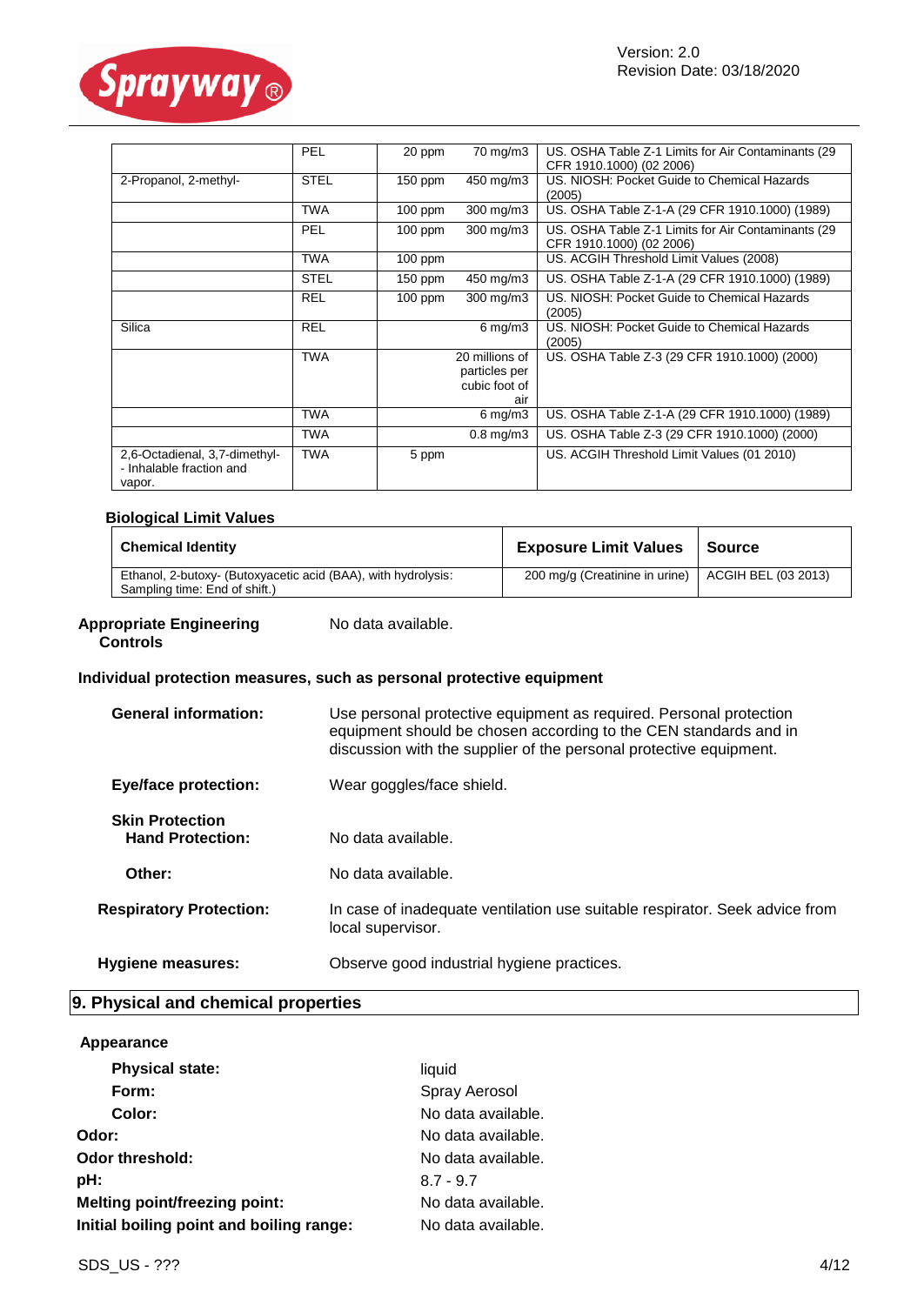

| <b>Flash Point:</b>                                   | Not applicable            |
|-------------------------------------------------------|---------------------------|
| <b>Evaporation rate:</b>                              | No data available.        |
| Flammability (solid, gas):<br>Non-flammable Aerosol   |                           |
| Upper/lower limit on flammability or explosive limits |                           |
| Flammability limit - upper (%):                       | No data available.        |
| Flammability limit - lower (%):                       | No data available.        |
| Explosive limit - upper (%):                          | No data available.        |
| Explosive limit - lower (%):                          | No data available.        |
| Vapor pressure:                                       | 5,515 - 6,894 hPa (20 °C) |
| Vapor density:                                        | No data available.        |
| Density:                                              | No data available.        |
| <b>Relative density:</b>                              | No data available.        |
| Solubility(ies)                                       |                           |
| <b>Solubility in water:</b>                           | No data available.        |
| <b>Solubility (other):</b>                            | No data available.        |
| Partition coefficient (n-octanol/water):              | No data available.        |
| <b>Auto-ignition temperature:</b>                     | No data available.        |
| <b>Decomposition temperature:</b>                     | No data available.        |
| Viscosity:                                            | No data available.        |

### **10. Stability and reactivity**

| <b>Reactivity:</b>                            | No data available.                          |
|-----------------------------------------------|---------------------------------------------|
| <b>Chemical Stability:</b>                    | Material is stable under normal conditions. |
| <b>Possibility of hazardous</b><br>reactions: | No data available.                          |
| Conditions to avoid:                          | Avoid heat or contamination.                |
| <b>Incompatible Materials:</b>                | No data available.                          |
| <b>Hazardous Decomposition</b><br>Products:   | No data available.                          |

#### **11. Toxicological information**

#### **Information on likely routes of exposure Inhalation:** No data available.

| <b>Skin Contact:</b> | No data available. |
|----------------------|--------------------|
| Eye contact:         | No data available. |

**Ingestion:** No data available.

#### **Symptoms related to the physical, chemical and toxicological characteristics**

| Inhalation:          | No data available. |
|----------------------|--------------------|
| <b>Skin Contact:</b> | No data available. |
| Eye contact:         | No data available. |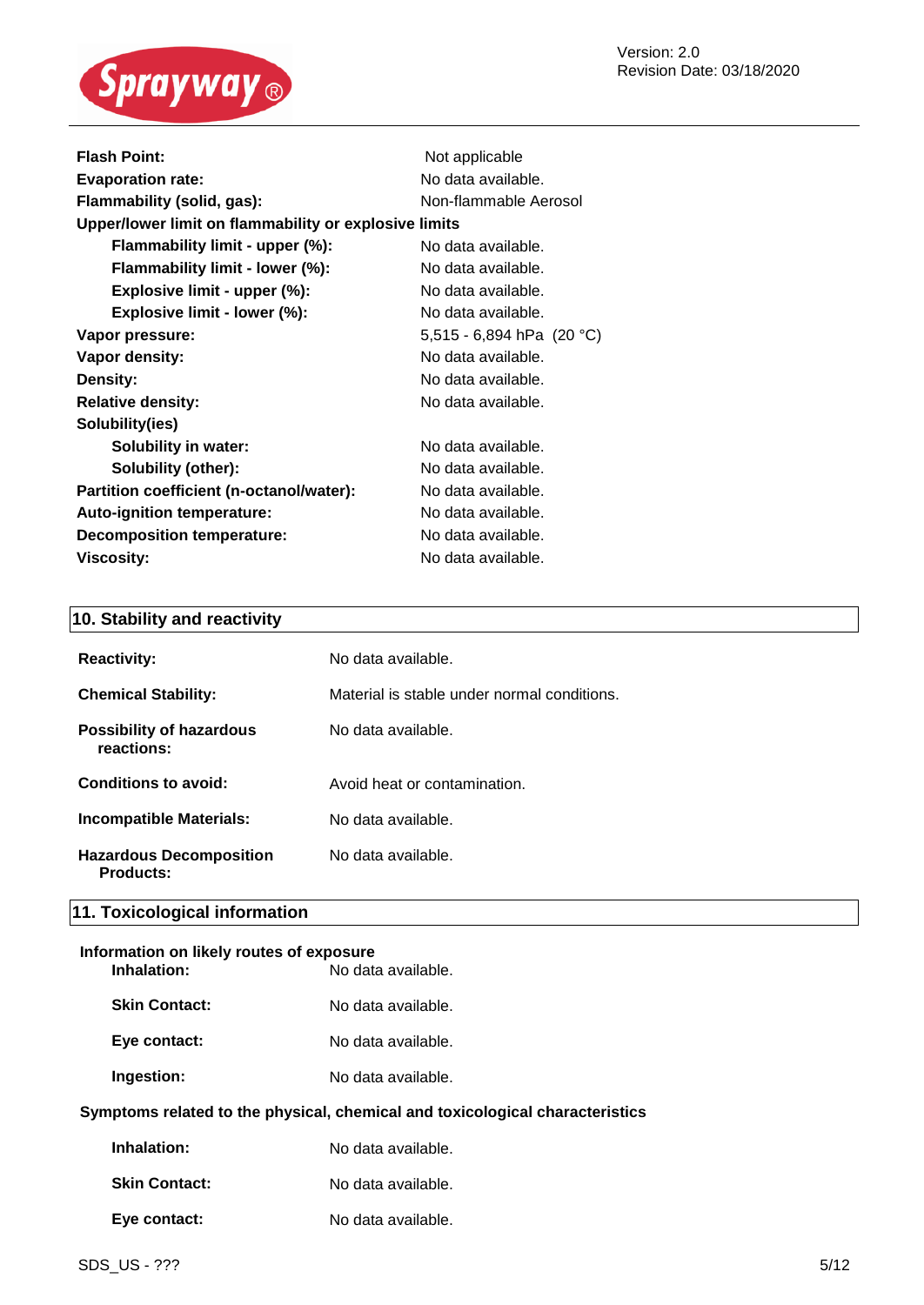

#### **Information on toxicological effects**

| Ingestion:                                            | No data available.                                                                                                                                                                                                                                                   |
|-------------------------------------------------------|----------------------------------------------------------------------------------------------------------------------------------------------------------------------------------------------------------------------------------------------------------------------|
| nformation on toxicological effects                   |                                                                                                                                                                                                                                                                      |
| Acute toxicity (list all possible routes of exposure) |                                                                                                                                                                                                                                                                      |
| Oral<br><b>Product:</b>                               | ATEmix: 36,844.23 mg/kg                                                                                                                                                                                                                                              |
| <b>Dermal</b><br><b>Product:</b>                      | ATEmix: 32,120.9 mg/kg                                                                                                                                                                                                                                               |
| <b>Inhalation</b><br><b>Product:</b>                  | ATEmix: 690.87 mg/l<br>ATEmix: 172.72 mg/l                                                                                                                                                                                                                           |
| <b>Repeated dose toxicity</b><br><b>Product:</b>      | No data available.                                                                                                                                                                                                                                                   |
| Specified substance(s):<br>Ethanol                    | NOAEL (Rat(Male), Oral, 7 - 14 Weeks): 10 %(m) Oral Experimental result,                                                                                                                                                                                             |
| Ethanol, 2-butoxy-                                    | Key study<br>NOAEL (Rat(Female), Inhalation, 2 yr): < 31 ppm(m) Inhalation<br>Experimental result, Key study<br>NOAEL (Rat(Female), Oral, 90 d): < 82 mg/kg Oral Experimental result, Key<br>study<br>NOAEL (Rabbit(Female, Male), Dermal, 90 d): > 150 mg/kg Dermal |
| Propane                                               | Experimental result, Key study<br>NOAEL (Rat(Female, Male), Inhalation, >= 28 d): 4,000 ppm(m) Inhalation<br>Experimental result, Key study<br>LOAEL (Rat(Female, Male), Inhalation, >= 28 d): 12,000 ppm(m) Inhalation                                              |
| <b>Butane</b>                                         | Experimental result, Key study<br>LOAEL (Rat(Female, Male), Inhalation, >= 28 d): 12,000 ppm(m) Inhalation<br>Experimental result, Key study<br>NOAEL (Rat(Female, Male), Inhalation, $>= 28$ d): 4,000 ppm(m) Inhalation<br>Experimental result, Key study          |
| <b>Skin Corrosion/Irritation</b><br><b>Product:</b>   | No data available.                                                                                                                                                                                                                                                   |
| $Consider \{a_n, b_n\}$                               |                                                                                                                                                                                                                                                                      |

**Specified substance(s):**

in vivo (Rabbit): Not irritant Experimental result, Key study Ethanol, 2-butoxy- in vivo (Rabbit): Irritating Experimental result, Key study

## **Serious Eye Damage/Eye Irritation Product:** No data available. **Specified substance(s):**

Ethanol, 2-butoxy- Rabbit, 24 - 72 hrs: Irritating

## **Respiratory or Skin Sensitization**

**Product:** No data available.

| Specified substance(s): |                                                            |
|-------------------------|------------------------------------------------------------|
| Ethanol                 | Skin sensitization:, in vivo (Guinea pig): Non sensitising |
| Ethanol. 2-butoxy-      | Skin sensitization:, in vivo (Guinea pig): Non sensitising |

## **Carcinogenicity**

**Product:** No data available.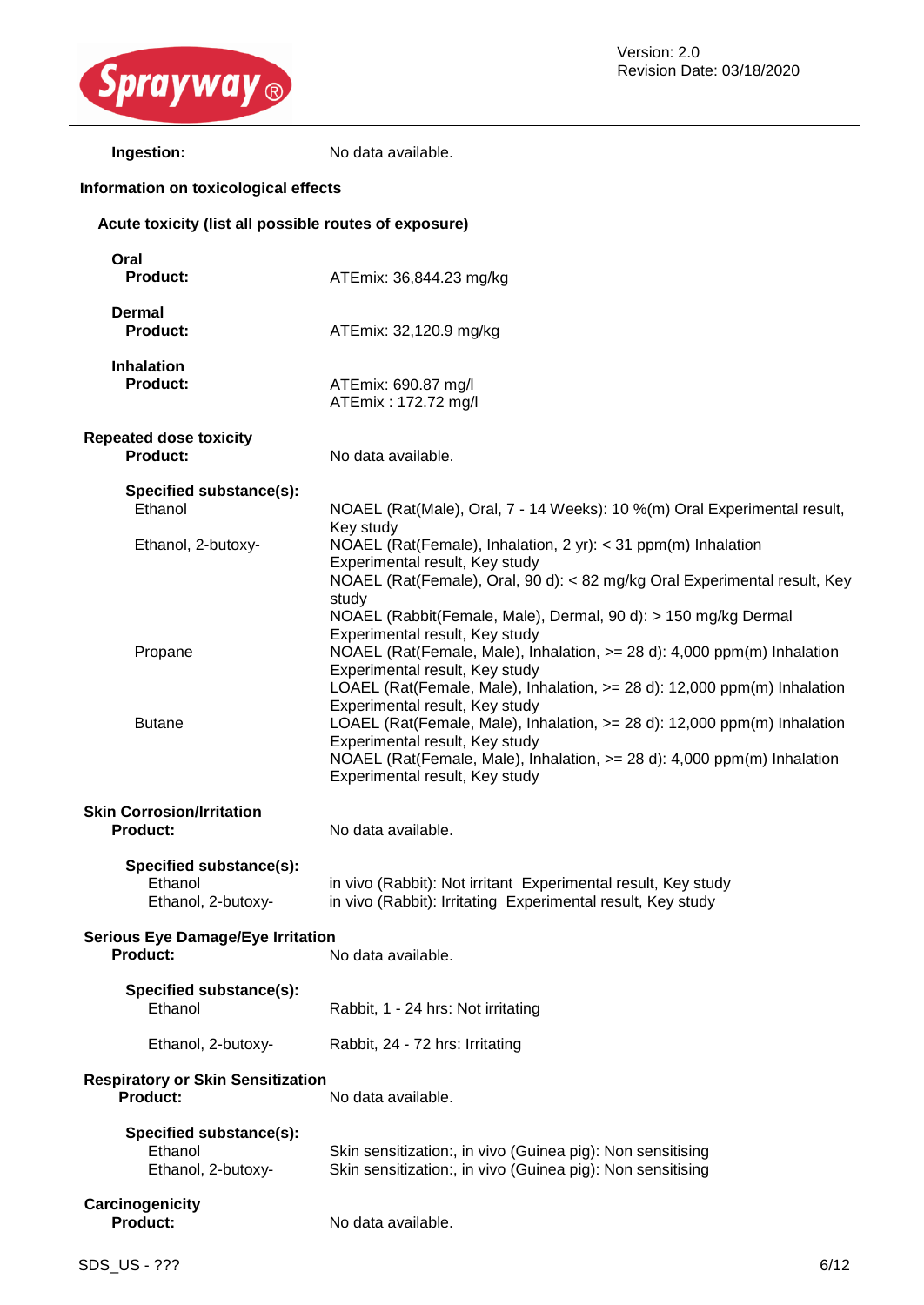

- **IARC Monographs on the Evaluation of Carcinogenic Risks to Humans:** No carcinogenic components identified
- **US. National Toxicology Program (NTP) Report on Carcinogens:** No carcinogenic components identified
- **US. OSHA Specifically Regulated Substances (29 CFR 1910.1001-1050):** No carcinogenic components identified

#### **Germ Cell Mutagenicity**

| In vitro<br>Product:                                                | No data available.                                                       |
|---------------------------------------------------------------------|--------------------------------------------------------------------------|
| In vivo<br>Product:                                                 | No data available.                                                       |
| <b>Reproductive toxicity</b><br>Product:                            | No data available.                                                       |
| Specific Target Organ Toxicity - Single Exposure<br><b>Product:</b> | No data available.                                                       |
| <b>Product:</b>                                                     | Specific Target Organ Toxicity - Repeated Exposure<br>No data available. |
| <b>Aspiration Hazard</b><br>Product:                                | No data available.                                                       |
| Other effects:                                                      | No data available.                                                       |

#### **12. Ecological information**

#### **Ecotoxicity:**

#### **Acute hazards to the aquatic environment:**

| No data available.                                                              |
|---------------------------------------------------------------------------------|
| LC 50 (Pimephales promelas, 96 h): 15.3 g/l Experimental result, Key study      |
| LC 50 (Oncorhynchus mykiss, 96 h): 1,474 mg/l Experimental result, Key<br>study |
| LC 50 (Various, 96 h): 147.54 mg/l QSAR QSAR, Key study                         |
| LC 50 (Various, 96 h): 147.54 mg/l QSAR QSAR, Key study                         |
| No data available.                                                              |
| LC 50 (Ceriodaphnia dubia, 48 h): 5,012 mg/l Experimental result, Key study     |
| EC 50 (Daphnia magna, 48 h): 1,550 mg/l Experimental result, Key study          |
| LC 50 (Daphnia sp., 48 h): 69.43 mg/l QSAR QSAR, Key study                      |
|                                                                                 |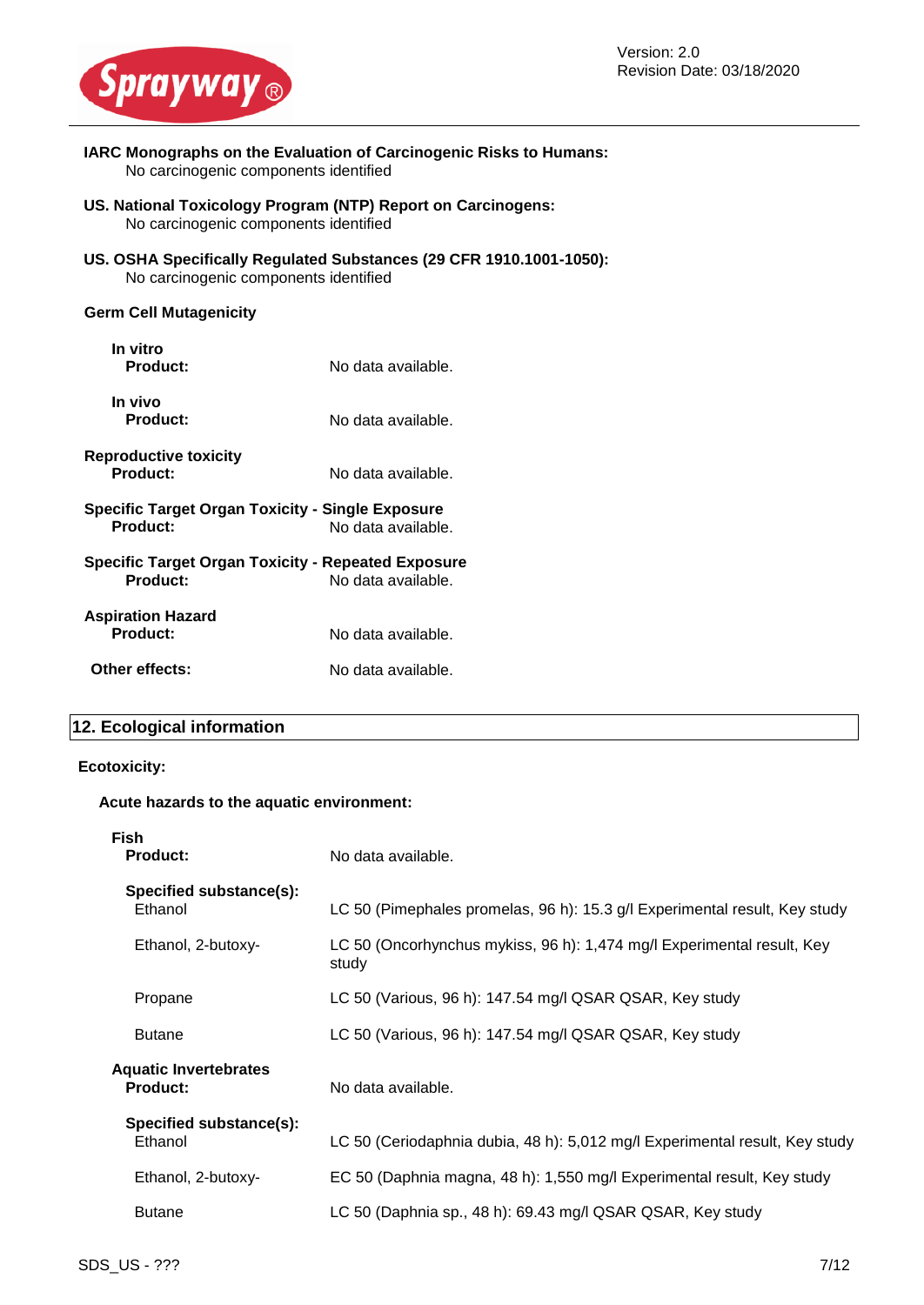

#### **Chronic hazards to the aquatic environment:**

| <b>Fish</b><br>Product:                                                                     | No data available.                                                                                                                                                     |
|---------------------------------------------------------------------------------------------|------------------------------------------------------------------------------------------------------------------------------------------------------------------------|
| Specified substance(s):<br>Ethanol                                                          | NOAEL (Oryzias latipes): 7,900 mg/l Read-across from supporting<br>substance (structural analogue or surrogate), Supporting study                                      |
| Ethanol, 2-butoxy-                                                                          | NOAEL (Danio rerio): > 100 mg/l Experimental result, Key study                                                                                                         |
| <b>Aquatic Invertebrates</b><br><b>Product:</b>                                             | No data available.                                                                                                                                                     |
| Specified substance(s):<br>Ethanol                                                          | LC 50 (Daphnia magna): 454 mg/l Experimental result, Key study<br>NOAEL (Daphnia magna): 9.6 mg/l Experimental result, Key study                                       |
| Ethanol, 2-butoxy-                                                                          | EC 10 (Daphnia magna): 134 mg/l Experimental result, Key study<br>EC 50 (Daphnia magna): 297 mg/l Experimental result, Key study                                       |
| <b>Toxicity to Aquatic Plants</b><br><b>Product:</b>                                        | No data available.                                                                                                                                                     |
| <b>Persistence and Degradability</b>                                                        |                                                                                                                                                                        |
| <b>Biodegradation</b><br>Product:                                                           | No data available.                                                                                                                                                     |
| Specified substance(s):<br>Ethanol                                                          | 95 % Detected in water. Experimental result, Key study                                                                                                                 |
| Ethanol, 2-butoxy-                                                                          | 90.4 % Detected in water. Experimental result, Key study                                                                                                               |
| Propane                                                                                     | 100 % (385.5 h) Detected in water. Experimental result, Key study<br>50 % (3.19 d) Detected in water. QSAR, Weight of Evidence study                                   |
| <b>Butane</b>                                                                               | 100 % (385.5 h) Detected in water. Experimental result, Key study                                                                                                      |
| <b>BOD/COD Ratio</b><br><b>Product:</b>                                                     | No data available.                                                                                                                                                     |
| <b>Bioaccumulative potential</b><br><b>Bioconcentration Factor (BCF)</b><br><b>Product:</b> | No data available.                                                                                                                                                     |
| Specified substance(s):<br>Ethanol                                                          | Cyprinus carpio, Bioconcentration Factor (BCF): 4.5 Aquatic sediment Read-<br>across from supporting substance (structural analogue or surrogate),<br>Supporting study |
| Partition Coefficient n-octanol / water (log Kow)<br><b>Product:</b>                        | No data available.                                                                                                                                                     |
| <b>Mobility in soil:</b>                                                                    | No data available.                                                                                                                                                     |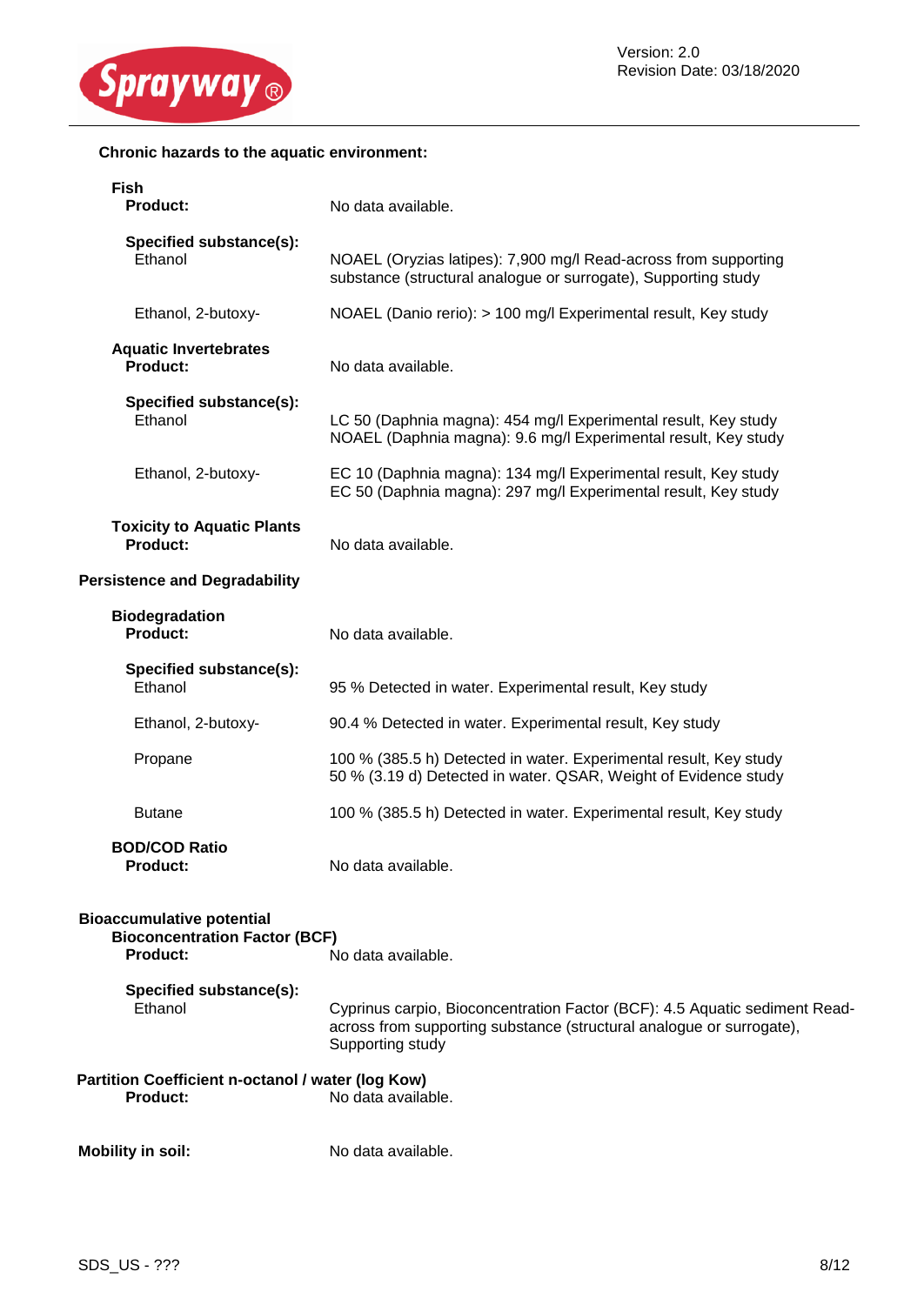

| Known or predicted distribution to environmental compartments |                                                         |
|---------------------------------------------------------------|---------------------------------------------------------|
| Ethanol                                                       | No data available.                                      |
| Ethanol, 2-butoxy-                                            | No data available.                                      |
| Propane                                                       | No data available.                                      |
| <b>Butane</b>                                                 | No data available.                                      |
| Other adverse effects:                                        | No data available.                                      |
| 13. Disposal considerations                                   |                                                         |
| <b>Disposal instructions:</b>                                 | Wash before disposal. Dispose to controlled facilities. |
|                                                               |                                                         |
| <b>Contaminated Packaging:</b>                                | No data available.                                      |
|                                                               |                                                         |

## **14. Transport information**

## **DOT**

| <b>UN Number:</b>                   | <b>UN 1950</b>          |
|-------------------------------------|-------------------------|
| <b>UN Proper Shipping Name:</b>     | Aerosols, non-flammable |
| <b>Transport Hazard Class(es)</b>   |                         |
| Class:                              | 2.2<br>÷.               |
| Label(s):                           | $\mathbf{II}$           |
| Packing Group:<br>Marine Pollutant: | <b>No</b>               |
|                                     |                         |
| <b>Environmental Hazards:</b>       | No                      |
| <b>Marine Pollutant</b>             | No                      |
|                                     |                         |
| Special precautions for user:       | Not regulated.          |
| <b>IMDG</b>                         |                         |
| UN Number:                          | <b>UN 1950</b>          |
| <b>UN Proper Shipping Name:</b>     | Aerosols, non-flammable |
| <b>Transport Hazard Class(es)</b>   |                         |
| Class:                              | $\overline{2}$          |
| Label(s):                           |                         |
| EmS No.:                            |                         |
|                                     |                         |
| Packing Group:                      |                         |
| <b>Environmental Hazards:</b>       | No                      |
| Marine Pollutant                    | No                      |
|                                     |                         |
| Special precautions for user:       | Not regulated.          |
|                                     |                         |
| <b>IATA</b>                         |                         |
| <b>UN Number:</b>                   | <b>UN 1950</b>          |
| Proper Shipping Name:               | Aerosols, non-flammable |
| Transport Hazard Class(es):         |                         |
| Class:                              | 2.2                     |
| Label(s):                           |                         |
| Packing Group:                      |                         |
| <b>Environmental Hazards:</b>       | No                      |
| <b>Marine Pollutant</b>             | No                      |
|                                     |                         |
| Special precautions for user:       | Not regulated.          |
| Cargo aircraft only:                | Allowed.                |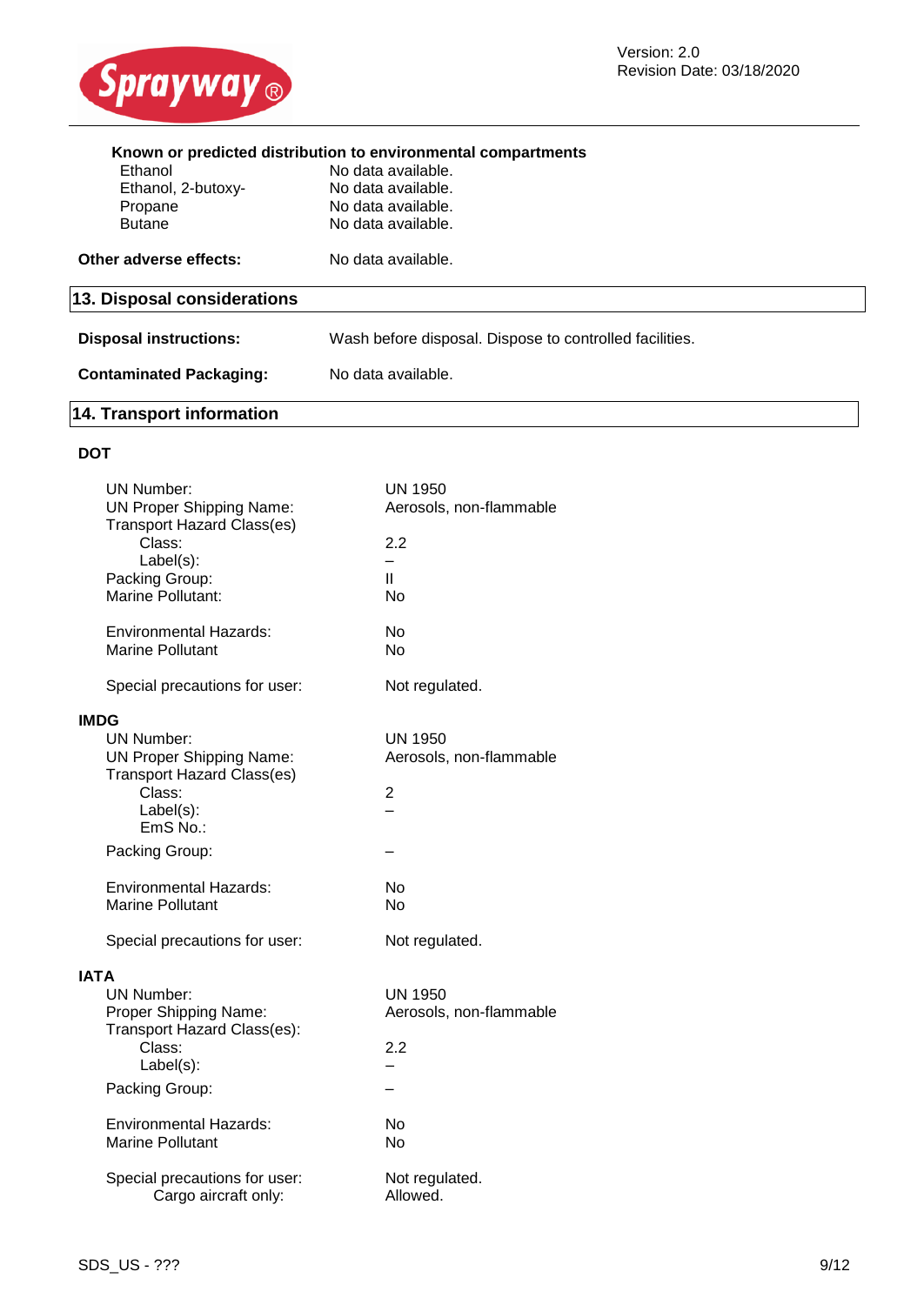



#### **15. Regulatory information**

#### **US Federal Regulations**

**Restrictions on use:** Not known.

#### **TSCA Section 12(b) Export Notification (40 CFR 707, Subpt. D) US. OSHA Specifically Regulated Substances (29 CFR 1910.1001-1050)** None present or none present in regulated quantities.

#### **CERCLA Hazardous Substance List (40 CFR 302.4):**

| <b>Chemical Identity</b>        | <b>Reportable quantity</b> |
|---------------------------------|----------------------------|
| Ethanol                         | lbs. 100                   |
| Propane                         | lbs. 100                   |
| <b>Butane</b>                   | lbs. 100                   |
| Morpholine                      | lbs. 100                   |
| Nitrous acid, sodium salt (1:1) | lbs. 100                   |
| 2-Propanol, 2-methyl-           | lbs. 100                   |

#### **Superfund Amendments and Reauthorization Act of 1986 (SARA)**

#### **Hazard categories**

Not listed.

#### **SARA 302 Extremely Hazardous Substance**

None present or none present in regulated quantities.

#### **SARA 304 Emergency Release Notification**

| <b>Chemical Identity</b>        | <b>Reportable quantity</b> |
|---------------------------------|----------------------------|
| Ethanol                         | lbs. 100                   |
| Ethanol, 2-butoxy-              |                            |
| Propane                         | lbs. 100                   |
| <b>Butane</b>                   | lbs. 100                   |
| Morpholine                      | Ibs. 100                   |
| Nitrous acid, sodium salt (1:1) | lbs. 100                   |
| 2-Propanol, 2-methyl-           | lbs. 100                   |
|                                 |                            |

#### **SARA 311/312 Hazardous Chemical**

| <b>Chemical Identity</b>        | <b>Threshold Planning Quantity</b> |
|---------------------------------|------------------------------------|
| Ethanol                         | 10000 lbs                          |
| Ethanol, 2-butoxy-              | 10000 lbs                          |
| Propane                         | 10000 lbs                          |
| <b>Butane</b>                   | 10000 lbs                          |
| Morpholine                      | 10000 lbs                          |
| Nitrous acid, sodium salt (1:1) | 10000 lbs                          |
| 2-Propanol, 2-methyl-           | 10000 lbs                          |
| Silica                          | 10000 lbs                          |
| 2,6-Octadienal, 3,7-dimethyl-   | 10000 lbs                          |
|                                 |                                    |

#### **SARA 313 (TRI Reporting)**

| Reporting                 |
|---------------------------|
|                           |
| threshold for<br>manufact |
| processi                  |
| N230 lbs.                 |
|                           |

**Reporting threshold for acturing and processing**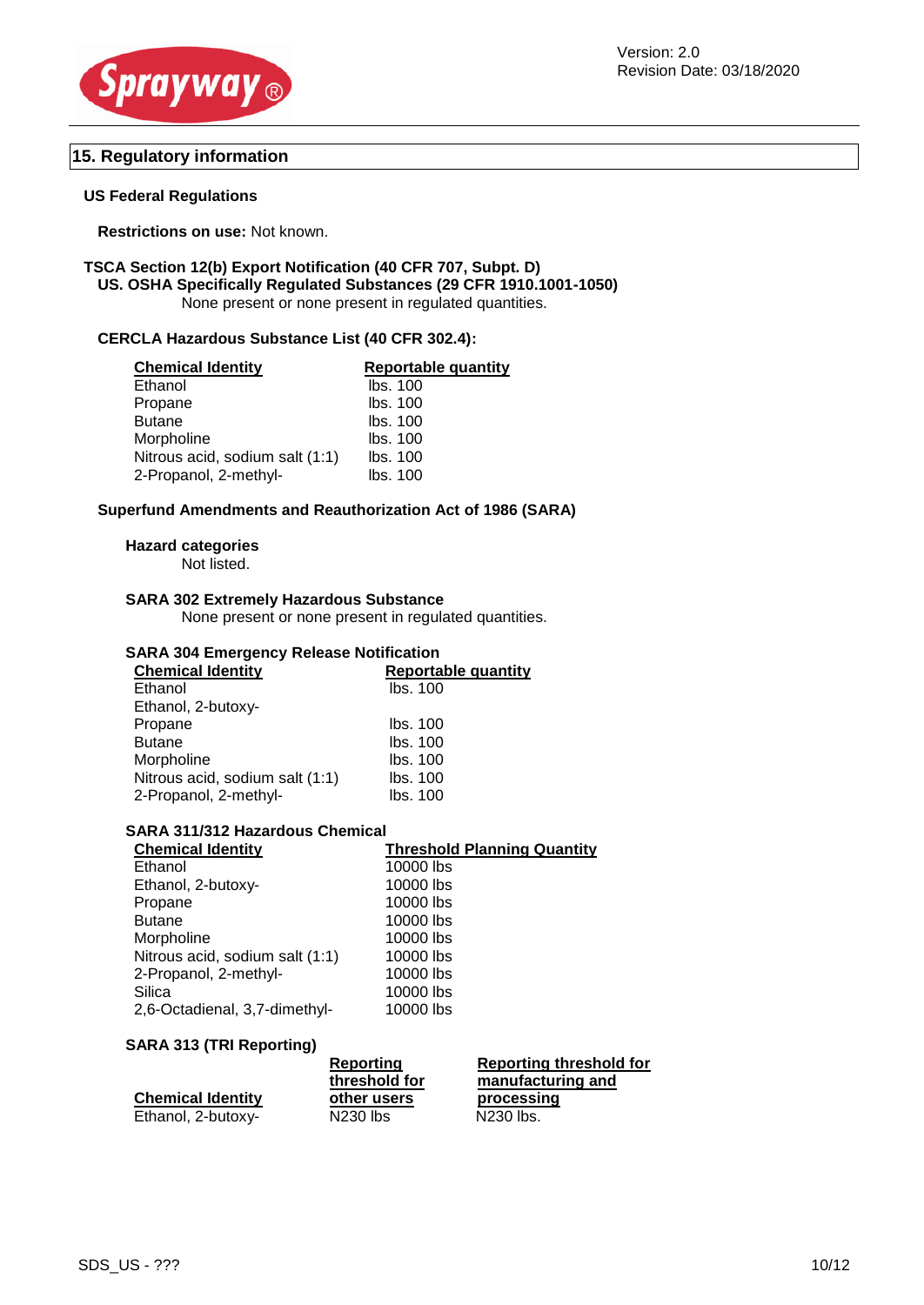

#### **Clean Air Act (CAA) Section 112(r) Accidental Release Prevention (40 CFR 68.130):**

**Clean Water Act Section 311 Hazardous Substances (40 CFR 117.3) US State Regulations**

## **US. California Proposition 65**

No ingredient requiring a warning under CA Prop 65.

#### **US. New Jersey Worker and Community Right-to-Know Act**

**Chemical Identity Ethanol** Ethanol, 2-butoxy-Propane **Butane** 

#### **US. Massachusetts RTK - Substance List**

No ingredient regulated by MA Right-to-Know Law present.

#### **US. Pennsylvania RTK - Hazardous Substances**

**Chemical Identity Ethanol** Ethanol, 2-butoxy-Propane Butane

## **US. Rhode Island RTK**

No ingredient regulated by RI Right-to-Know Law present.

#### **International regulations**

#### **Montreal protocol**

Not applicable

#### **Stockholm convention**

Not applicable

#### **Rotterdam convention**

Not applicable

#### **Kyoto protocol**

Not applicable